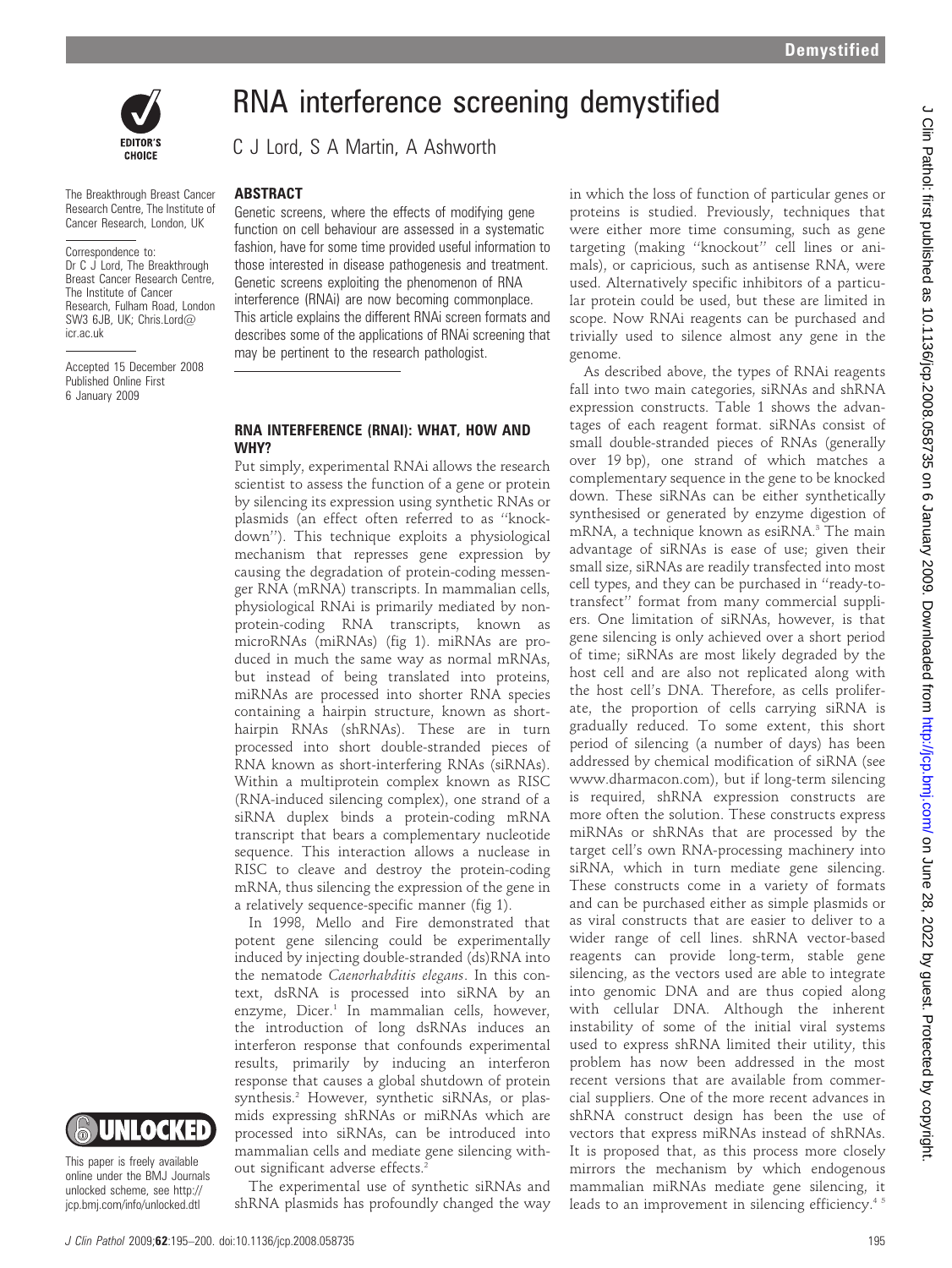

Figure 1 RNA interference. For simplicity we have shown how microRNAs (miRNAs) can mediate RNA interference in mammalian cells by causing the degradation of protein-coding transcripts. Non-protein coding miRNAs are transcribed from the genome and then processed in the nucleus into shorter RNA species bearing a hairpin structure (shRNAs); these hairpin structures, consisting of a ''stem'' and a ''loop'', are caused by base pairing between short regions of the RNA sequence (these form the ''stem'') separated by a short sequence that does not form base pairs (which forms the ''loop''). shRNAs are exported from the nucleus and further processed into small RNA duplexes (siRNAs) formed from the stem of the shRNA. siRNAs are loaded into the RNA-induced silencing complex (RISC). This complex facilitates binding between one of the siRNA strands and protein-coding mRNAs that have nucleotide sequence complementary to the siRNA. Once siRNA/mRNA binding has occurred, and thus the target mRNA transcript has been recognised, a nuclease in RISC degrades the mRNA, thus ultimately reducing the amount of mRNA that is available for translation and protein production. This mechanism can be exploited experimentally to silence specific genes. Synthetic siRNAs can be delivered into cells by transfection and are readily loaded on to the RISC and mediate degradation of mRNAs with significant sequence complementarity. Viruses or plasmids containing miRNA-coding or shRNA-coding sequences can also be introduced into mammalian cells and these mimic the production of endogenous miRNA and shRNA and are processed into siRNA as before.

It is also worth noting that these improvements in vector design also raise the possibility of in vivo RNAi screens in whole animals, as opposed to *in vitro* screens in cultured cells. Already, individual genes can be targeted in mice using RNAi,<sup>6</sup> and, in fact, candidate tumour suppressor genes have been validated using this approach.<sup>7</sup>

siRNAs and shRNA expression constructs are now available as libraries that contain reagents targeting any number of genes. Depending on the application, RNAi reagents targeting a single gene, a particular gene subset, for example protein kinases, or indeed the entire genome may be purchased. The commercial availability of such reagents now means that a number of genes can be screened simultaneously, and relatively straightforwardly, for their involvement in a chosen biological phenotype. The format of how such a screen is performed is largely determined by the choice of RNAi reagent. Both shRNAs and siRNAs are well suited to ''one gene per well'' screens (fig 2) where cells are transfected or infected in multi-well plates, each well containing RNAi reagents that silence one gene. Normally

96-well or 384-well plates are used for such screens, meaning that the entire genome can be screened using under two hundred 384-well plates or just over six hundred 96-well plates. Obviously such screens are better performed using some form of liquid handling automation, although smaller screens where a gene subset such as the protein kinases are targeted can be performed manually using only ten 96-well plates. The simplest screens of this type use some form of plate reader to measure the effect of RNAi reagents; measuring cell viability by the use of an ATP colorimetric assay is common. However, the recent trend is to measure multiple phenotypes within the same screen, sometimes using high-throughput microscopy, an approach termed ''high-content'' analysis. For example, Bakal et  $aI^8$  recently screened a small gene subset by RNAi using highthroughput microscopy to measure changes in cell morphology. Although the computational requirements to analyse such highcontent screens properly are high, these approaches offer the potential to dissect complex biological networks and pathways.

The scale of whole-genome screens that involve the use of hundreds of multi-well plates can often be daunting. Given this, an alternative approach is to use shRNA-expression constructs in ''pooled'' screens (fig 2). Here, pools of shRNA-expressing vectors are used to infect or transfect cells, which are then selected for the phenotype of interest such as resistance to a small-molecule inhibitor. The target gene in surviving cells is identified by PCR amplification and sequencing of the unique short hairpin sequence of the shRNA vector that encodes the gene-specific shRNA. Relatively new sequencing platforms, such as ABI SOLiD (Roche 454) and Illumina's Genome Analyzer II are ideal for this purpose as they are able to simultaneously sequence millions of short pieces of DNA, such as PCR products containing short hairpin sequences of shRNAs. An alternative approach for screening deconvolution is to use oligonucleotide microarrays to identify hits from pooled shRNA screens. These technologies can be used to identify shRNA targets that are either selected for (positive selection) or selected against (negative selection). For example, Brummelkamp and colleagues<sup>9</sup> used a library targeting  $\sim$ 8000 genes in a positive bar code screen to identify mediators of sensitivity to the anticancer drug Nutlin-3, an inhibitor of Mdm2 that activates the p53 pathway, allowing a more complete understanding of the mechanism of tumour selectivity for this drug.<sup>9</sup> Such pooled approaches are not limited to drug-sensitisation screens. For example, Green and colleagues screened  $\sim 62 400$  shRNAs targeting  $\sim$ 28 000 mouse genes to analyse the mechanisms that control the cell surface expression of the pro-apoptotic Fas receptor.<sup>10</sup> The  $\sim$  62 400 shRNAs were divided into 10 pools, which were packaged into retrovirus particles and used to stably transduce Fas receptor-negative, K-ras NIH 3T3 cells. Cells in which Fas receptor expression had been induced by RNAi were selected from the total cell population using immunomagnetic beads bearing an anti-Fas antibody. This Fas receptor-positive population was expanded, and the shRNAs that caused expression of the receptor were identified by sequencing shRNAs present in a FasR-positive population. Ultimately this screen identified a mechanism by which the oncogene Ras mediated epigenetic silencing of the Fas gene, thus allowing tumour cells to avoid apoptosis, one of the hallmarks of a cancer cell.

## THE PROCESS

The commercial availability and relative ease of use of RNAi libraries now means that most research labs are able to perform an RNAi screen, be it genome wide or targeting a smaller gene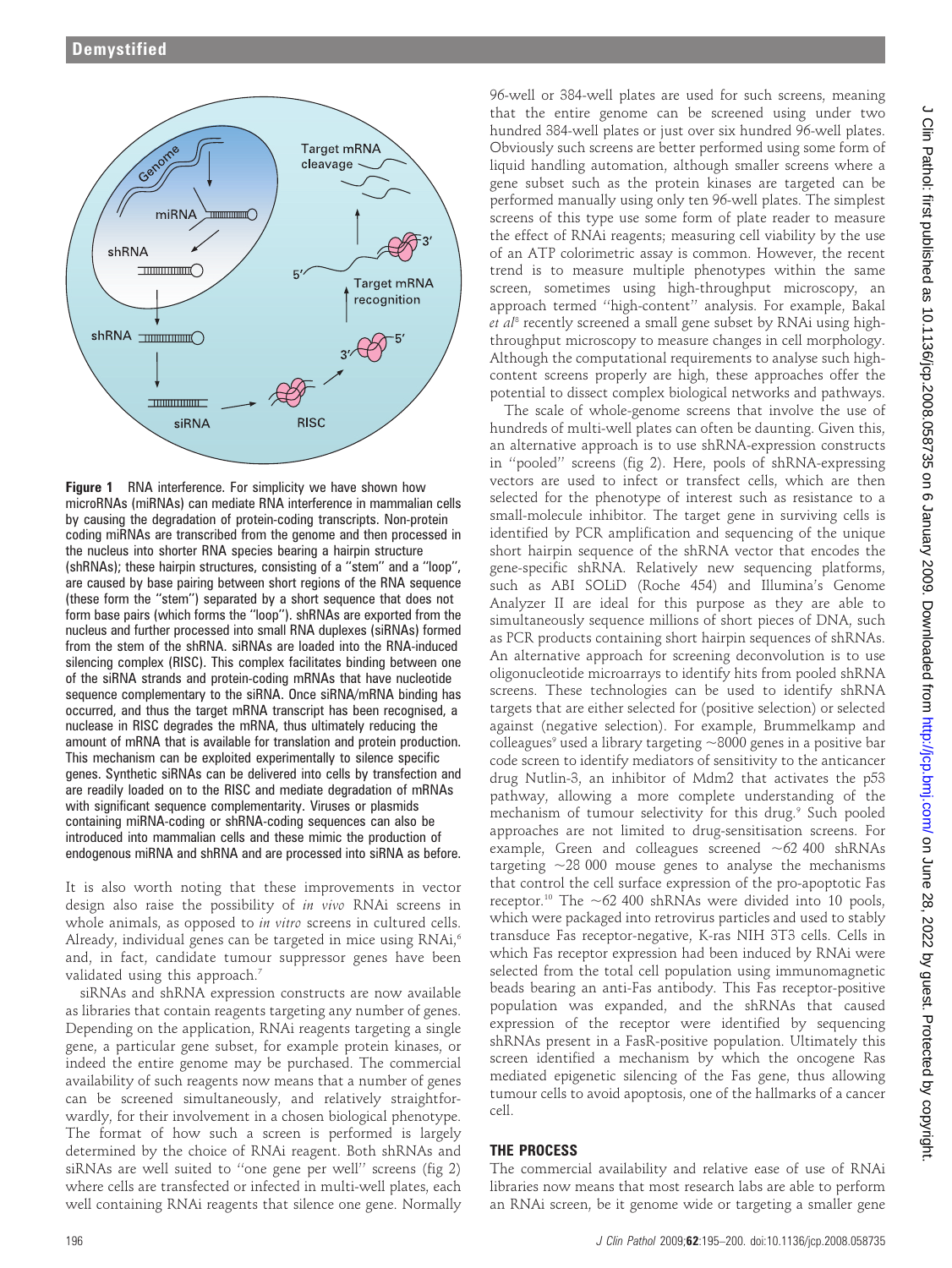Table 1 RNAi library formats

| Library type                                                                                                                                                                                                                                                                                                              | <b>Advantages</b>                                                                                                                                                                                                                                                                                                                                                                                           | <b>Disadvantages</b>                                                                                                                                                                                                                         |
|---------------------------------------------------------------------------------------------------------------------------------------------------------------------------------------------------------------------------------------------------------------------------------------------------------------------------|-------------------------------------------------------------------------------------------------------------------------------------------------------------------------------------------------------------------------------------------------------------------------------------------------------------------------------------------------------------------------------------------------------------|----------------------------------------------------------------------------------------------------------------------------------------------------------------------------------------------------------------------------------------------|
| siRNA<br>normally arrayed in 96-well or 384-<br>well plates<br>can combine multiple siRNAs<br>targeting different sequences in the<br>same gene in one well<br>(SMARTPools)<br>can be purchased in "ready-to-<br>▶<br>transfect" aliguots or in larger<br>amounts that require replating<br>can also be arrayed on slides | Consistent quality of reagents<br>▶<br>Ease of use and readily transfectable<br>▶<br>Chemical modification of siRNA can<br>▶<br>limit off-target effects                                                                                                                                                                                                                                                    | Finite resource<br>ь<br>Target cells need to be transfectable<br>Relatively short period of silencing<br>▶<br>Not suited to pooling strategies<br>ь                                                                                          |
| shRNA as:<br>► plasmid DNA arrayed in 96-well or<br>384-well plates for transfection<br>viral particles in multi-well plates<br>ь<br>(one shRNA per well)<br>pools of plasmids or viral particles<br>►                                                                                                                    | $\blacktriangleright$ Renewable resource<br>► Viral vectors enable silencing in<br>difficult-to-transfect cells<br>► Suited to pooled screens as well as<br>arrayed screens<br>Stable integration of silencing<br>▶<br>machinery into host cell genome<br>enables longer-term silencing<br>Varying vector formats available that<br>▶<br>allow inducible silencing, tracking of<br>silencing machinery, etc | Reduced ease of use: require<br>preparation of plasmid DNA and, in the<br>case of viral-based libraries, viral<br>packaging<br>► Viral use often requires biological<br>containment<br>► Pooled screens require significant<br>deconvolution |

www.openbiosystems.com; www.dharmacon.com; www.origene.com; www.scbt.com; www.ambion.com www.sigmaaldrich.com; www.systembio.com.

subset. Given this, it is worth describing the major issues that should be considered before embarking upon such an enterprise. As with any well thought out experiment, the screen assay to be measured must carefully reflect the clinical, pharmacological or biological question. The assay system must also be robust, reproducible and affordable. Most laboratories use human tumour cell lines for RNAi screens, as these can be routinely grown and transfected but, depending on the phenotype examined, the use of a non-human model system might be considered. The biggest advantage is cost, which can be significantly lower in model organisms because of the ability of C elegans and Drosophila melanogaster to take up long dsRNAs by feeding or soaking methods, eliminating the requirement for expensive transfection reagents. Recent studies indicate that many results from RNAi screens in model organisms translate to humans.<sup>11</sup> Of equal importance is the choice of RNAi library. Given the many different formats of RNAi libraries available, this decision is governed by the choice of a pooling or nonpooled approach. If a pooling strategy is chosen, screens have been mostly limited to the vector-based libraries. Whether the assay system requires long-term or short-term gene silencing also needs to be taken into account. Stable integration of vector backbones combined with antibiotic selection cassettes make vector libraries advantageous if long-term silencing is a necessity. However, non-vector siRNA libraries should not be discounted, as transfection efficiencies are normally higher using these smaller nucleic acids, and significant gene silencing can often still be observed after 7 days. Finally, there is the question of reagent lifespan. Vector-based libraries are potentially renewable, but this can be time consuming and expensive. Many prefer the option of having a ''ready-to-go'' reagent, acknowledging that silencing technology is still improving. Finally, as with any experiment, positive and negative controls should ideally be used in RNAi screens. These controls allow the dynamic range of the assay to be estimated and also, if replicated several times within a library, serve as a form of data quality control. Ideally a negative control would take the form of an RNAi reagent that engages the gene-silencing apparatus but silences a gene that has no effect on the phenotype of

interest, such as a synthetic gene in the target cell line such as GFP, the silencing of which can be readily monitored. For example, using cell lines that express a fluorescent protein, such as GFP, in combination with an siRNA that targets GFP, would provide an ideal negative control for many screens. However, the use of such a system may restrict the user to a limited number of cell lines, and the norm is to use non-targeting siRNA.<sup>12</sup> Although some commercial non-targeting controls are well suited to this purpose, some induce off-target effects (see below) that lead to cell death, and the user is well advised to assess the effect of each control on the phenotype in question, comparing with mock-transfected cells.

Positive controls can be used to define the magnitude of change that is thought to constitute a meaningful biological effect and verify that the screen is returning valid biological data. They also provide biologically relevant thresholds for identifying positive hits from a screen. Comparison of positive and negative controls also allows the screening window coefficient or Z factor<sup>13</sup> to be estimated, which describes the suitability of the assay system for large-scale screening. Checking that the screen is suitably robust reduces statistical false positives and negatives and saves time and money spent on wasted screen data or attempting to validate false positives.

Once decisions have been made on the factors described above, a typical screening strategy is as follows. Firstly, experimental parameters need to be optimised. Probably, the best place to start is to ensure that high-efficiency transfection or infection can be achieved in the format (multi-well plate or other) that is to be used for the screen. Ideally, one is looking for transfection/infection conditions that enable efficient delivery of the RNAi reagent without causing excessive, non-specific toxicity. One simple trick for assessing RNAi delivery parameters is to transfect or infect cells with RNAi reagents that silence genes that are essential for cell viability and compare cell death with control transfected cells. In human tumour cells, RNAi reagents targeting Polo-like kinase 1 are often used for this purpose, as knocking down this kinase consistently kills most cancer cells.14 Different transfection reagents and procedures should be tried here, but more often than not the best place to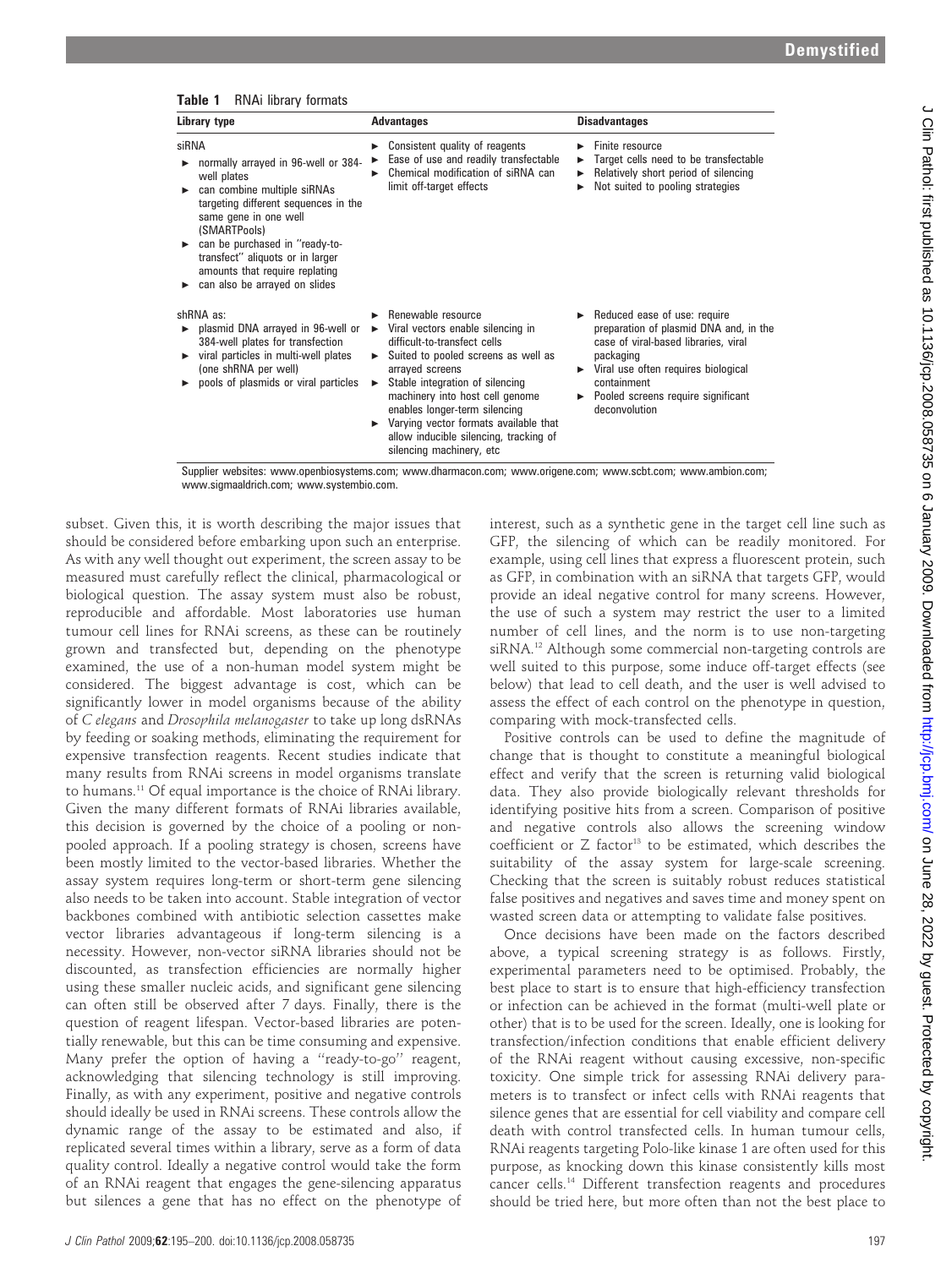Figure 2 RNAi screening formats. Top panel: One gene per well screens target each gene separately in a multi-well format. Short-interfering RNAs (siRNAs), short-hairpin RNA (shRNA) plasmids or virally packaged shRNA constructs can be used to transfect or infect cells. Various readouts may be used to determine the effect of RNAi on the phenotype of interest; the measurement of cell viability is common, and luminescence-based plate readers are often used for this purpose. Alternatively, high-throughput microscopes may be used to measure cellular phenotypes in screens. Lower panel: In pooled screens, pools of shRNA-expressing vectors are introduced into cells by transfection or infection. Cells are then exposed to a selective agent such as a drug. In this case, shRNAs that cause drug resistance can be identified and quantified by amplifying shRNA sequences from genomic DNA in surviving cells. Microarray analysis is ideal for detecting shRNA sequences, as is Next Generation Sequencing. For more details, see the main text.



start is with the standard conditions for most routinely used cell lines found on RNAi reagent suppliers' websites. Once efficient RNAi delivery can be achieved, positive and negative RNAi reagents should be used to assess whether the screen phenotype can be robustly measured. The key issues here are scale of effect, variability and reproducibility; if the screen assay is such that the difference between positive and negative controls can only be observed rarely, the omens for the screen itself are poor. Having addressed these concerns, one may consider a pilot screen. This is especially important if one is to embark upon a genome-wide screen, and normally involves testing control RNAi reagents alongside a panel of a few hundred selected RNAi reagents. Again this pilot will assess the reproducibility of the positive and negative controls and decipher the hit rate of the screen. If the hit rate is very high, it may suggest lack of specificity of the screen. Pilot screens may also identify problems such as time and space limitations. It is also worth noting here the main reason why screens fail; the inability to precisely reproduce experimental conditions from the initial determination of screen conditions through to the screen itself. Given that most screen conditions are determined empirically (ie, by titrating variables such as cell number, amount of siRNA, etc), it is perhaps wise to standardise all procedures, by using identical batches of cells, media, etc as well as carefully timing and reproducing all of the steps involved in the screen process.

It is also absolutely vital to consider the analysis of screen data before embarking upon the screen itself. Perhaps one of the best methods of screen analysis has been described by Boutros et al. <sup>15</sup> Their CellHTS software package uses a modification of the Z score/median absolute deviation method of defining screen hits. Although we will not go into this form of analysis in detail, it is key that one understands the method of statistical analysis before embarking on a screen, as this will inform how the screen is performed and also allow an assessment of the quality of the screen itself.

Once the screen and data analysis are performed, it is often common to perform a secondary screen using only the control RNAi reagents and those silencing the ''hits'' identified in the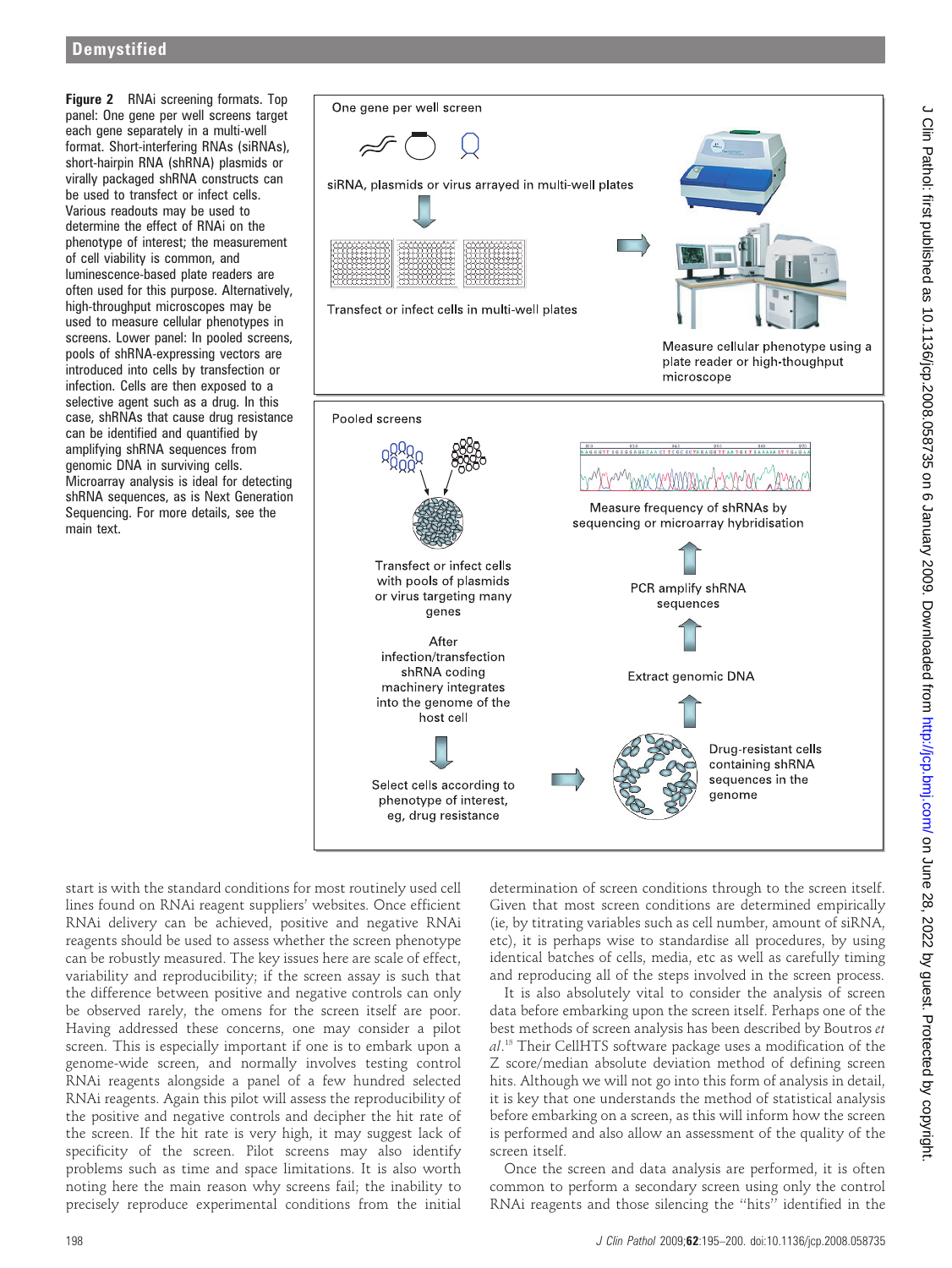## **Glossary**

- $\triangleright$  RNAi, RNA interference. The process by which RNAs that encode proteins (messenger RNAs (mRNAs)) are degraded in a sequence-specific manner by binding to a short interferring RNA.
- $\triangleright$  siRNA, short interfering RNA. The RNA species that binds mRNA in the RNA-induced silencing complex (RISC). The mRNA/siRNA interaction activates the nuclease activity of RISC, leading to degradation of the mRNA.
- $\triangleright$  shRNA, short hairpin RNA. A siRNA precursor, encompassing a ''stem'' and a ''loop'' structure formed by base pairing between short regions of the RNA sequence (these form the ''stem'') separated by a short sequence that does not form base pairs (which forms the ''loop'').
- microRNA (miRNA), a non-protein-coding RNA species. One of the known functions of miRNAs in mammalian cells is in RNA interference
- pooled/non-pooled screens. In non-pooled screens, RNAi reagents targeting one gene are introduced into a single-cell population. Non-pooled screens are normally carried out in multi-well plates, with each well representing RNAi reagents targeting one gene. In pooled screens, RNAi reagents targeting a number of genes are introduced into the cell population at the same time.
- $\triangleright$  Infection, the process by which DNA, packed within a viral coat, is introduced into cells. DNA-encoding miRNAs or shRNAs can be packaged as virus and infected into cells.
- $\triangleright$  Transfection, the process by which "naked" or non-virally packaged DNA is introduced into cells. Normally this is achieved by binding DNA to a lipid; the resultant lipid sphere binds to and merges with the target cell's plasma membrane, releasing the DNA into cells.

screen. Subsequent to this technical validation, it is necessary to eliminate the possibility of off-target effects, ie, effects that are due to silencing of genes other than the intended targets. Although silencing of genes via RNAi requires high complementarity to the target mRNA, off-target effects may require considerably less, in a similar fashion to the microRNA machinery. A 7-8-nucleotide "seed" region at the 5' end of the anti-sense strand is most critical in generating off-target effects, particularly when this seed region occurs in the  $3'$ untranslated region of a potential off-target gene.<sup>16</sup> At present it is not possible to completely eliminate off-target effects by reagent design alone, although some of the commercial suppliers now sell siRNAs that are chemically modified to limit such effects. However, although some of these chemical modifications are able to reduce off-target effects, they may compromise silencing efficiency. Ultimately, to demonstrate that knockdown of the targeted gene is directly responsible for the phenotype, it is important to perform ''rescue or redundancy'' experiments.17 Rescue may involve reversing the phenotype induced by the siRNA by re-expressing an siRNA-resistant cDNA (one that has mismatches with the siRNA and cannot be targeted for degradation). With the large number of hits that result from RNAi screens, this is often not possible, and, in many cases, overexpression of a cDNA has aberrant effects that make this approach difficult to implement. In most cases, redundancy is sufficient to confirm specificity. This involves demonstrating that multiple RNAi reagents targeting different regions of the same target mRNA cause the same phenotype.

## Take-home messages

- $\triangleright$  RNAi screens are now becoming part of everyday technology used in the research laboratory.
- There are a number of ways to use this technology based on the type of question asked and the scale of the undertaking.
- $\triangleright$  RNAi technology has the potential to dissect basic biological phenotypes, as well as providing insight into clinically relevant questions.

Silencing caused by individual RNAi reagents should also be confirmed by quantitative real-time PCR or western blotting the target protein. As alternative approaches, small-molecule inhibitors of the ''hit'' proteins may be used to show that loss of function can elicit the particular phenotype, as can the use of ''dominant-negative'' cDNA expression constructs or inhibiting antibodies.

Validating individual hits from a screen can often be a more time-consuming and expensive enterprise than the screen itself. Given this, one may choose to use a more rapid approach that exploits the improvements in bioinformatic analysis that are now available. For example, one can now take the list of ''hit'' genes from a RNAi screen and subject this list to some form of pathway analysis; where a number of hits from the screen fall into the same biological pathway, or indeed have a wellestablished physical or function interaction, one has some confidence that the effects are real. To achieve this, one has the option of using many of the pathway analysis tools that are publicly available or even the commercial tools such as Ingenuity (www.ingenuity.com). However, it must be noted that this approach is only as good as the quality of the data in the pathway or interaction database that is used. Furthermore, this approach to validation is perhaps only appropriate for whole-genome RNAi screens, as particular gene subset screens may already be biased towards particular pathways.

## APPLICATIONS FOR THE PATHOLOGIST

As the reader will see below, RNAi screens represent more of a research tool rather than an application that could be used in the diagnostic laboratory. Nevertheless, individual RNAi reagents, rather than RNAi libraries and screens, do serve one obvious application for use in the diagnostic laboratory. The ability of RNAi reagents to knockdown the expression of specific proteins makes them ideal for the validation of antibodies that are to be used in diagnostic tests. For example, cells transfected with siRNAs targeting one gene/protein, when compared with control-transfected cells, serve as ideal controls for identifying the optimal conditions for the use of an antibody.

Where RNAi screens are involved, the interest to the pathologist is their utility in the dissection of basic cellular pathways, but also in more translational areas such as identifying novel therapeutic approaches and mechanisms of drug resistance. To illustrate this, we present a number of ''case reports'' describing a selection of the more pertinent RNAi screens.

## Case history 1: viral infection

Flaviviruses, such as West Nile virus, represent a significant risk to human health. To understand what determines whether a cell can be infected with West Nile virus, Krishnan and